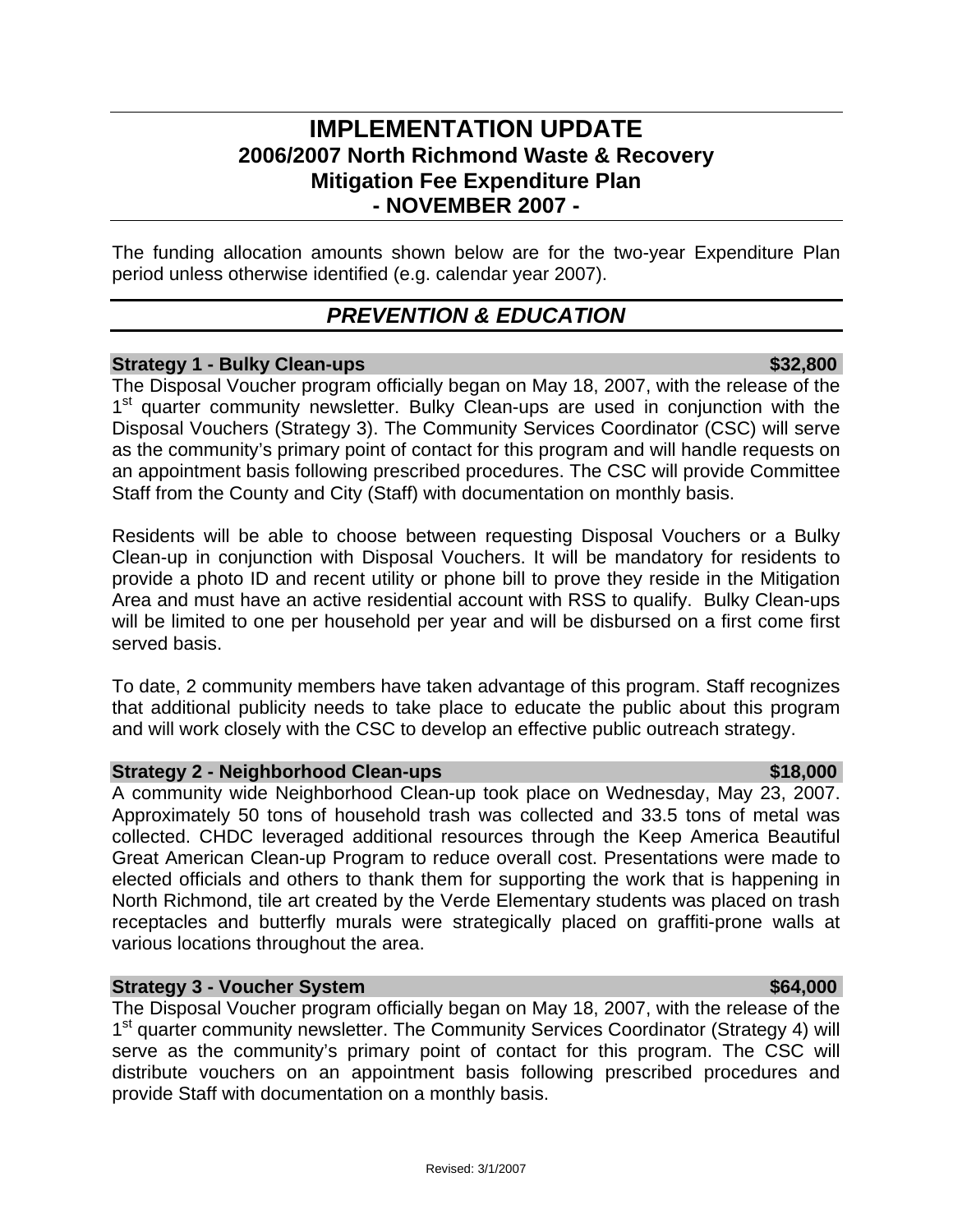The procedures and guidelines for this program are very similar to the ones for the Bulky Clean-up program (Strategy 1). Households will be limited to twelve Disposal Vouchers (\$5 each) per year. Disposal Vouchers will be disbursed on a first come first served basis and will expire six months following issuance. Additional publicity needs to take place to educate the public on this program. To date, 6 community members have requested vouchers (2 community members requested vouchers for multiple properties) and 156 vouchers have been issued.

### **Strategy 4 - Community Services Coordinator 1999.350 \$69,350**

The Community Services Coordinator (CSC), serving as a liaison between the community and the City and County, will continue being responsible for illegal dumping/blight referrals and tracking, public outreach, and illegal dumping prevention. The CSC helps create the newsletters, disburses disposal vouchers, processes requests for bulky clean-ups, oversees WCCUSD students, works closely with the illegal dumping and code enforcement officer, and participates in community events and communicates Expenditure Plan strategies and other local issues related to illegal dumping & blight to the community.

### **Strategy 5 - Bilingual Outreach Services/Coordinator \$40,000**

CHDC hired an individual for the Bilingual Outreach Services Coordinator position in July 2007. The individual had recently moved from the North Richmond area prior to her job placement so she was very familiar with the area and had great connections with the Hispanic/Latino community. The individual worked from July through the end of September but resigned for personal reasons.

Due to the difficulty and length of time it took to initially hire the first Bilingual Coordinator, Staff, along with CHDC, will explore the feasibility of contracting with a translation service company. However, if the decision is made to hire another Bilingual Coordinator, that individual will be expected to work part-time at the CHDC office in North Richmond and will assist the CSC with illegal dumping referrals/tracking and public outreach by serving as a link between the Spanish speaking members of the community of North Richmond and the City and County.

### **Strategy 6 - Public Outreach Campaign**  $\blacksquare$  **\$75,848**  $\blacksquare$  **\$75,848**  $\blacksquare$

The first community meeting was held at the Shields-Reid Community Center in North Richmond in August 2006. Staff convened another community meeting on September 20, 2007, to inform residents of what strategies have been implemented to-date and to gather ideas for the 2008-2009 Expenditure Plan.

One activity within this strategy that has been developed is a newsletter which is created by the CSC and edited by staff. It provided the North Richmond community with updates related to the implementation of Expenditure Plan strategies and other important information related to illegal dumping/blight in the community. The first newsletter was distributed in May 2007 and the next one will be distributed in November/December 2007.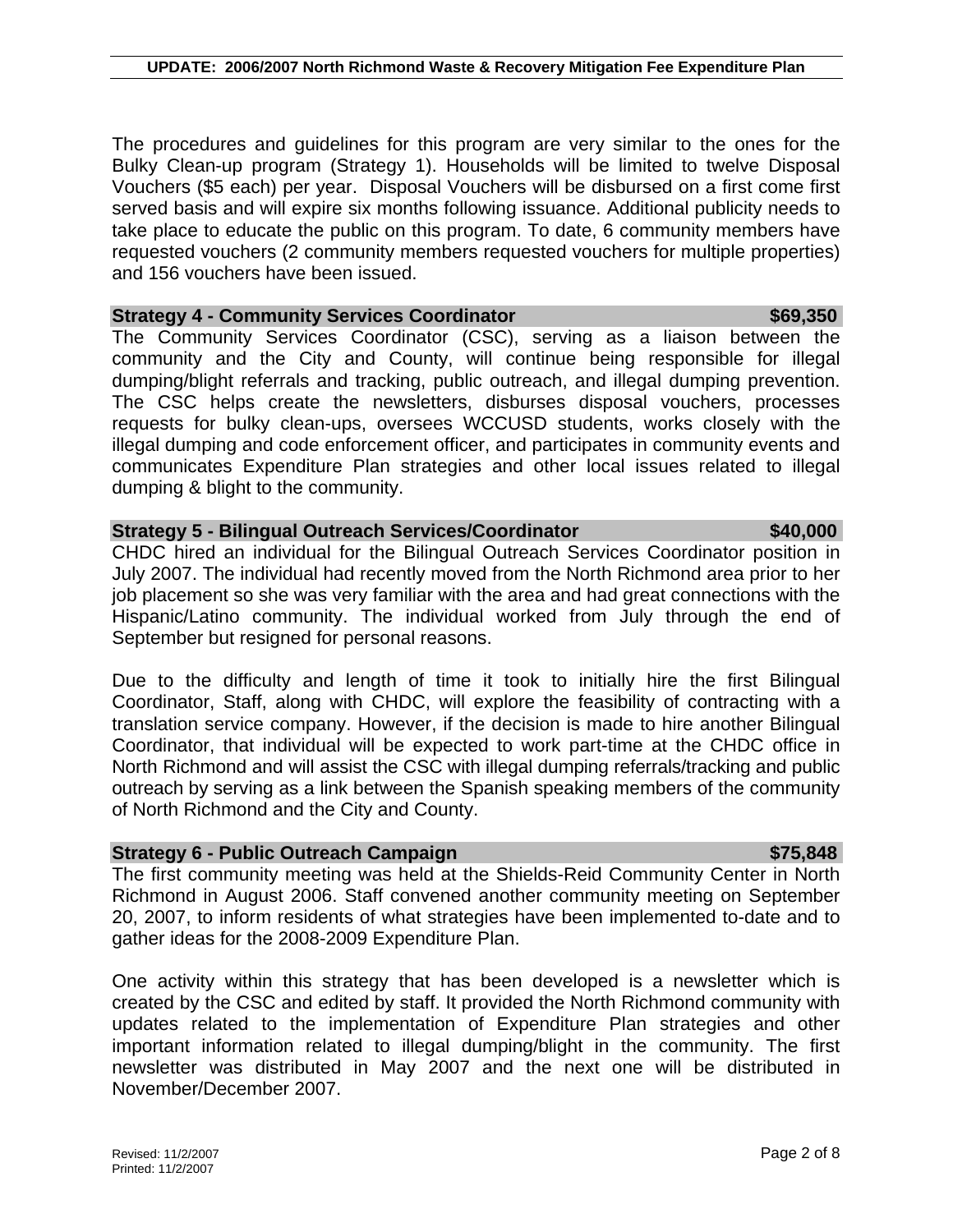During a meeting earlier this year, City Code Enforcement staff stressed the need for a dedicated account to serve as "seed money" to carry out the vacant lot abatement process used by the County. City Code Enforcement staff now have access to these funds although no funds have been expended to date. The County already has a system and funds in place for vacant lot clean-ups but they also have access to a portion of the funds.

### **Strategy 9 - Vacant Lot Fencing \$90,000 \$90,000 \$90,000 \$90,000 \$90,000 \$90,000 \$90,000 \$90.000 \$90.000 \$90.000 \$90.000 \$90.000 \$90.000 \$90.000 \$90.000 \$90.000 \$90.000 \$90.000 \$90.000 \$90.000 \$90.000 \$90.000 \$90.000 \$90.0**

During a January meeting, City Code Enforcement staff stressed the need for a dedicated account to serve as "seed money" to carry out the vacant lot abatement process used by the County. City Code Enforcement staff now have access to these funds although no funds have been expended to date. City Code enforcement and Attorney's Office are considering creating a list of contractors that can be hired to perform this task. The County already has a system and funds in place for vacant lot clean-ups but they also have access to the funds.

### **Strategy 10 - Code Enforcement Staff <b>\$129,097 \$129,097**

The new dedicated Code Enforcement staff position was filled effective February 1, 2007. Vincent Caballero has been assigned to this position to work solely on code enforcement in the Mitigation Area. He is a full-time County Building Inspector that previously had code enforcement responsibilities not only for North Richmond, but other

A two-page flyer was created to further publicize local disposal & recycling resources as well as a selection of free disposal resources available to residents through Mitigation Fee funded programs and Richmond Sanitary Service. The CSC, Code Enforcement Officer & Illegal Dumping Officer are assisting in the dissemination of this resource.

After the approval of the 2008-09 Expenditure Plan, Staff will explore the possibility of contracting with a consulting firm to assist in the creation of comprehensive public outreach campaign designed to combat illegal dumping and to help keep the community clean.

### *ABATEMENT & ENFORCEMENT*

### **Strategy 7 - City/County Pick-up from Right-of-Way \$146,000**

The City and County Public Works Departments entered into a Memorandum of Understanding in July 2007, to allow the City Public Works Illegal Dumping Abatement Crew ("City Abatement Crew") to pick-up illegal dumping in the public right-of-way in the unincorporated portion of the North Richmond Waste & Recovery Mitigation Fee Primary Funding Area. The City Abatement Crew began pick-up as of July 1, 2007. The City Public Works Department provides monthly invoices and reports to the City for reimbursement of staff costs, equipment usage and mileage. The City Public Works Abatement Supervisor is working closely with the CSC and Staff to ensure the effective implementation of this strategy.

# **Strategy 8 - Vacant Lot Clean-up \$40,000 \$40,000 \$40,000**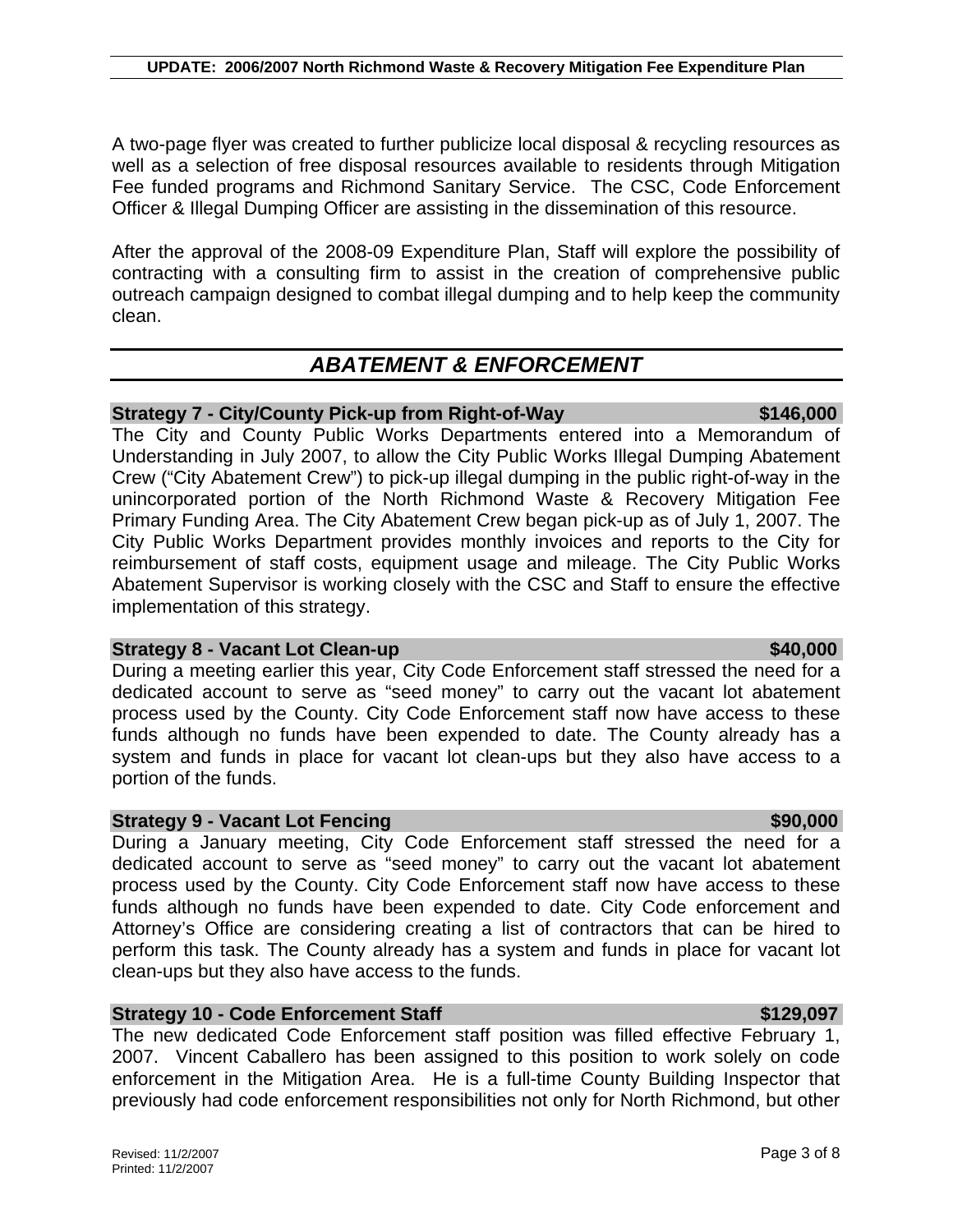unincorporated areas. To date, Mr. Caballero has opened 55 cases, closed 36 cases and has 75 cases currently active. Vincent has been working closely with Deputy Monroe, City Code Enforcement and Contra Costa County Environmental Health staff to create a more comprehensive code enforcement system to address the illegal dumping problem in the North Richmond community.

### **Strategy 11 - Graffiti Abatement \$58,240 \$58,240**

The City and County Public Works Departments entered into a Memorandum of Understanding in July 2007, to allow the City Public Works Graffiti Abatement Crew to clean graffiti visible from the public right-of-way located within the unincorporated portion of the North Richmond Waste & Recovery Mitigation Fee Primary Funding Area. The City Public Works Graffiti Abatement supervisor is responsible for providing quarterly invoices and reports to the City for reimbursement of staff costs, equipment, materials and mileage.

### **Strategy 12 - Illegal Dumping Investigator/Officer \$137,000 \$137,000**

The new dedicated Illegal Dumping Investigator/Officer position was filled effective April 30, 2007. Deputy Felipe Monroe has been assigned to this position to work on illegal dumping/blight related offenses solely within the Mitigation Area. Deputy Monroe has made a significant impact in the area in the short amount of time he has been in the position.

To date, Deputy Monroe has issued approximately 70 citations for unsecured and uncovered loads and for driver's license violations. Deputy Monroe is also towing numerous vehicles from the streets that are laden with trash or are in disrepair to further reduce the blight in North Richmond. Based on identified illegal dumping trends, Deputy Monroe uses an average of 20 hours of overtime per month to conduct surveillance. One resulted in an on view arrest for illegal dumping. In addition to the above, Deputy Monroe is attending community meetings to get his face known, and to spread the message of "No Dumping" out to the good residents of North Richmond.

The Deputy has found issuing verbal warnings to be very effective. Frequently residents are instructed to pick up trash in front of their house and are warned that a citation will be issued if it is not picked up by a specific deadline (usually within 24 hours). In most cases, the Deputy has found that residents clean up the illegally dumped materials within the specified time period. This technique has proven to be very effective in establishing accountability among residents that illegally dump their trash on the streets. Deputy Monroe is working very closely with the Illegal Dumping Prosecutor, the CSC, the North Richmond Code Enforcement Officer, City & County Public Works, Richmond Sanitary Services and County Environmental Health.

Examples of cases that Deputy Monroe has worked on :

• On October 2, 2007, Deputy Monroe witnessed an individual in a motor home dump raw sewage from the vehicle directly onto the street. He was able to cite and arrest the individual on the spot for violation of dumping hazardous materials [PC 374.8(b)]. Deputy Monroe worked closely with Deputy District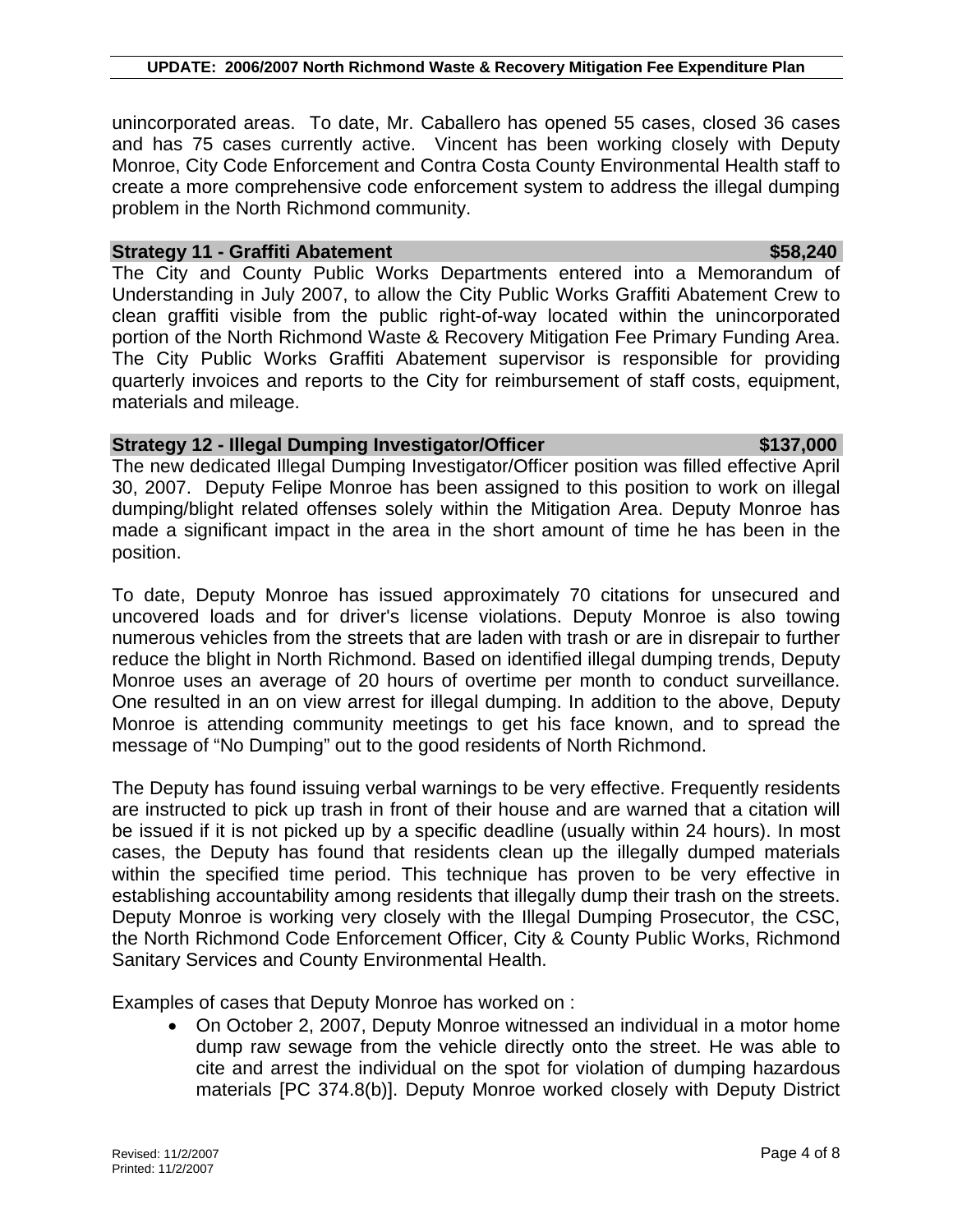Attorney Butts to prosecute the individual, which resulted in a two-day jail sentence and a hefty fine. The individual is on probation and is required to do community service cleaning up the North Richmond Area.

- Deputy Monroe was able to gather enough evidence and put a case together for two individuals from San Pablo who dumped 3-4 cubit yards construction on Brookside Drive. Deputy Monroe was able to find information inside the illegally dumped material that linked back to one individual. Deputy District Attorney Butts charged both individuals with a misdemeanor and are required to do community service as part of their probation.
- Deputy Monroe, Code enforcement officer Caballero and a health and safety officer have discovered 7-8 illegal transfer stations either operating and/or dumping within the Mitigation Area. The group will continue to work together and gather evidence to address this issue.
- Deputy Monroe has been to court 3 times for people who are attempting to contest fines received from the issuing of citations.

### **Strategy 13 - Increase Nighttime Patrols <b>\$58,240 \$58,240**

Increased nighttime patrols are intended to complement the work of the new Investigator/Officer (Strategy 12). Now that the Investigator/Officer is on board, meetings have been scheduled with the Richmond Police Department, the Illegal Dumping Prosecutor and the County Sheriff's Office to discuss the implementation of this strategy. The plan is to provide flexibility to use funds to pay City and County law enforcement to conduct nighttime patrols in addition to/instead of a private security firm. To date, no funding from this strategy has been used for nighttime patrols.

### **Strategy 14 - Surveillance Cameras \$118,418 \$118,418**

The City of Richmond is currently negotiating a contract with ADT Security Systems for the installation of cameras throughout Richmond and the Port, with a focus on aiding in crime and illegal dumping prevention. The contract also includes the material and installation of eight (8) cameras in the Mitigation Area to help combat illegal dumping. It is anticipated that camera installation will begin at the selected locations by January 2008.

Funding for this strategy would not only be used to purchase, install, repair, maintain and move cameras and associated mounting kit/accessories but also to set up the coverage network, purchase needed software and additional deterrent mechanisms. Staff will continue to explore the feasibility of using future allocations to expand the coverage network so that the entire Mitigation Area is covered which will increase the feasibility of moving cameras based on changes in illegal dumping hot spots. ADT has met with the North Richmond Waste and Recovery Mitigation Fee Subcommittee on Cameras to discuss the project and with the Contra Costa County Sheriff's Office to discuss the feasibility of connecting to the City's CCTV system.

An initial pilot project using a stand alone camera from Q-Star Technologies was conducted as a free trial in April. The camera was installed near 101 Pittsburg Avenue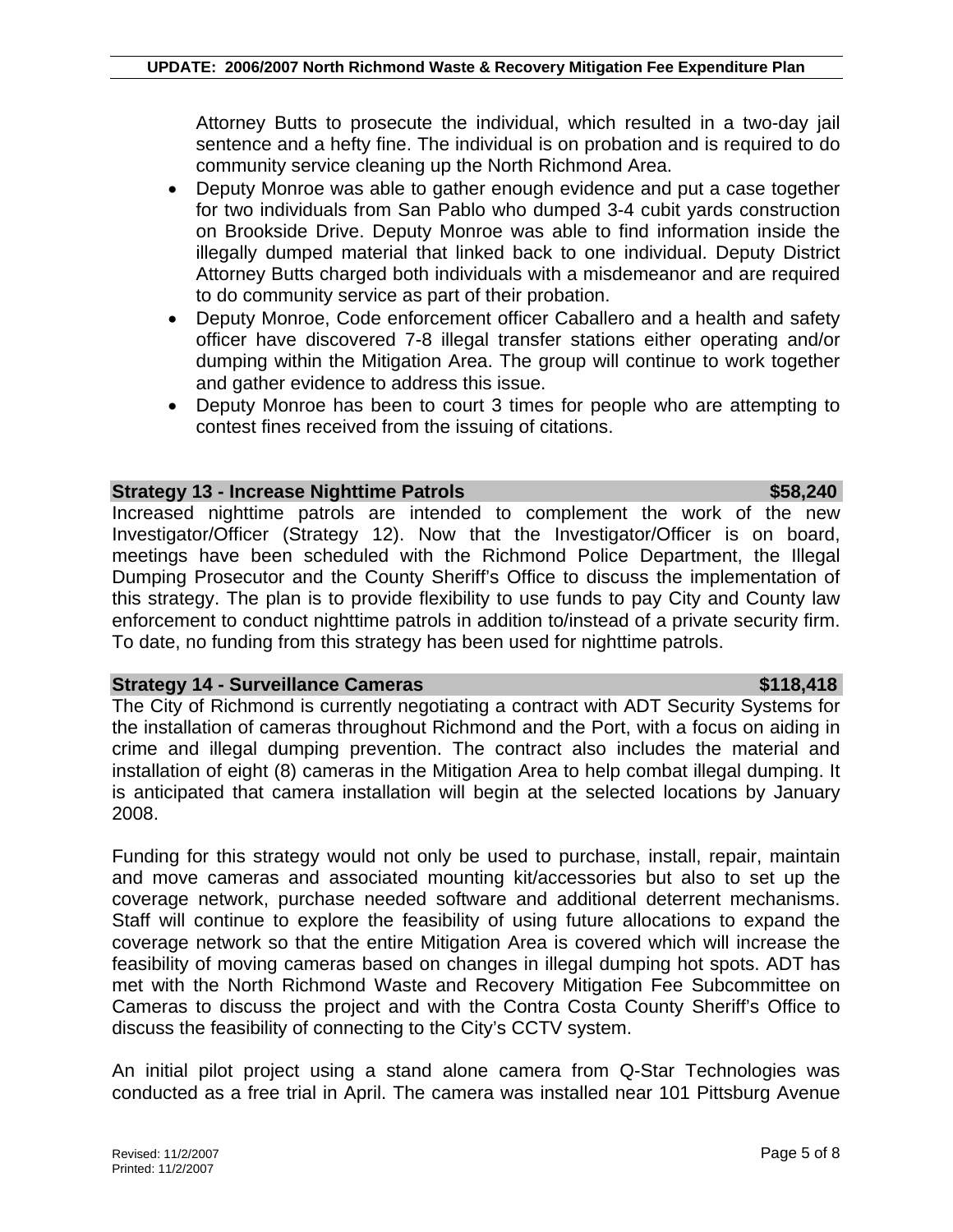### **UPDATE: 2006/2007 North Richmond Waste & Recovery Mitigation Fee Expenditure Plan**

for the 2 week duration of the trial. The pictures captured during the pilot program did not exhibit any illegal dumping activity. Unfortunately, Staff was notified after the camera was returned to the vendor that the flash on the trial camera was not operating correctly during our trial period. These circumstances negatively affected the outcome of this trial project. Due to County Public Works staff time and costs, Staff decided against scheduling another pilot using the same camera or another type of stand alone camera.

### **Strategy** 15 - Reward System **\$30,000 \$30,000**

Committee staff has not yet pursued the implementation of this strategy. Committee staff has solicited suggestions and advice regarding a potential reward system from the Illegal Dumping Prosecutor as well as staff from the Sheriff's Office. Based on numerous discussions, Staff has determined that the reward system cannot be effectively implemented due to legal constraints.

### **Strategy 16 - Illegal Dumping Prosecutor <b>\$93,000 \$93,000**

The new Illegal Dumping Prosecutor position was filled effective January 2, 2007. The District Attorney's office assigned one of their experienced attorneys, Derek Butts, to this new position. Mr. Butts works closely with the City Police Department and the North Richmond Illegal Dumping Officer to discuss various strategies and important information needed to prosecute illegal dumping cases. Mr. Butts has filed cases on individuals found guilty of violating codes related to illegal dumping which have resulted in fines, jail time, and community service (See Strategy 12).

# *COMMUNITY INVESTMENT*

### **Strategy 17 – Beautification**

### **A. Neighborhood Landscaping Projects \$12,000**

As part of its contract with the City, CHDC will be compensated for certain costs associated with neighborhood landscaping projects. However, CHDC cannot expend funds without first obtaining written approval from City/County staff. Funding is to be expended exclusively for plants/materials needed for pre-approved landscaping projects (labor to be provided by YouthBuild Participants funded through Strategy 18). CHDC has identified projects to be performed by YouthBuild, such as building bark benches and planters for Shields-Reid Park. CHDC and City Parks Department have had initial discussions about various projects although none have been finalized and funded.

### **B. Servicing Additional Street Cans 61, 136 \$1,136**

Three (3) new street cans, purchased by CHDC, were placed at the following locations in North Richmond on January 17, 2007, and are currently being serviced weekly by RSS: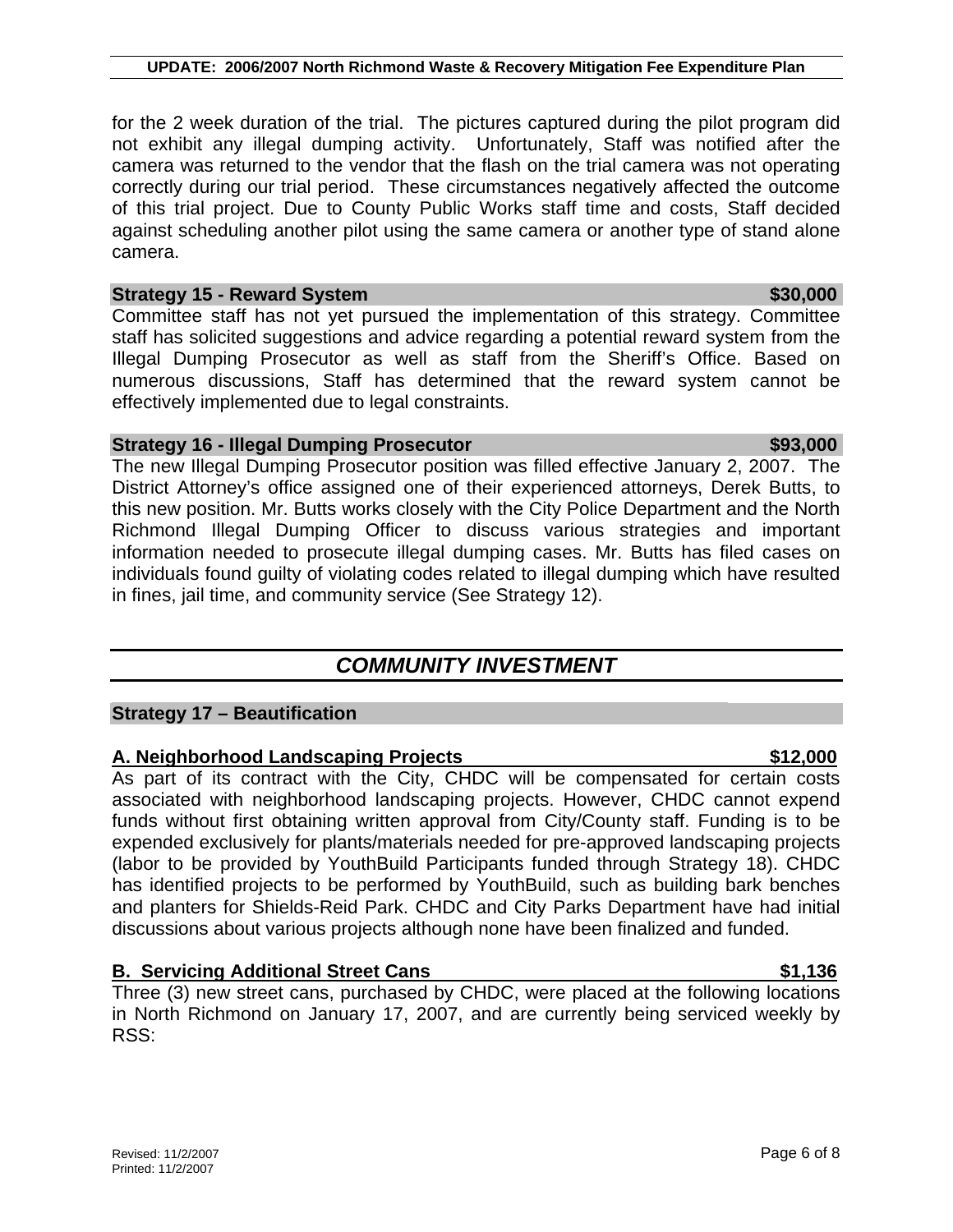- 3<sup>rd</sup> & Market Ave.
- $6^{th}$  & Market Ave
- Giaramita & Verde

Tile art created by Verde Elementary School children were placed on these street cans.

### **Strategy 18 - Community Involvement**

### **A. Stipends \$40,000**

As part of its contract with the City, CHDC will be compensated for stipends provided to West Contra Costa Unified School District (WCCUSD) Transition Program Students and YouthBuild Participants for conducting agreed upon activities related to trash and beautification. Three to five WCCUSD Transition Program students are currently working to perform various tasks in the Mitigation Funding Area, such as trash removal/delittering and assisting with the community garden and recycling at Verde Elementary School. Youth Build participants have worked at two Mitigation Fee funded events. At the Neighborhood Clean Up event held in May, YouthBuild participants were responsible for monitoring all debris boxes and assisting residents in unloading materials into dumpsters. The YouthBuild participants also attended the Community Build Day for the new Shields Reid playground equipment and assisted in assembling the new structure.

Staff has been contacted by Supervisor Gioia's staff regarding interest in using some of the funding allocated to provide stipends for members of the newly formed Young Adult Empowerment Center Advisory Council. No funds have been currently expended. Staff has also received a proposal from Contra Costa Health Services (CCHS) Healthy Neighborhoods Project requesting funds to provide stipends for North Richmond youth to participate in a leadership training project. The project, which was completed in September, involved Photovoice, a site selection technique used to document blighted sites in the community that may be suitable for beautification and/or clean up projects. Some of the youth participants presented their findings at the North Richmond Municipal Advisory Council meeting held on September 11, 2007. Staff is awaiting submittal of the final report. Subsequent to the submittal, funding will be disbursed to CCHS for the issuance of stipends.

### **B. Mentorship Program \$31,862**

Staff and staff from Supervisor Gioia's office have discussed potential of using this funding to support development of a mentorship program at the Young Adult Empowerment Center being created in North Richmond. This mentorship program is expected to incorporate efforts to address and combat illegal dumping and blight issues in the community. A proposal was received from The Mentorship Center, an Oaklandbased non-profit organization, requesting funding to initiate a mentorship program at the Young Adult Empowerment Center. Committee Staff reviewed the proposal and requested that The Mentorship Center revise the submittal. Staff has yet to receive a revised proposal and consequently, no final decisions have been made and no funds have been expended.